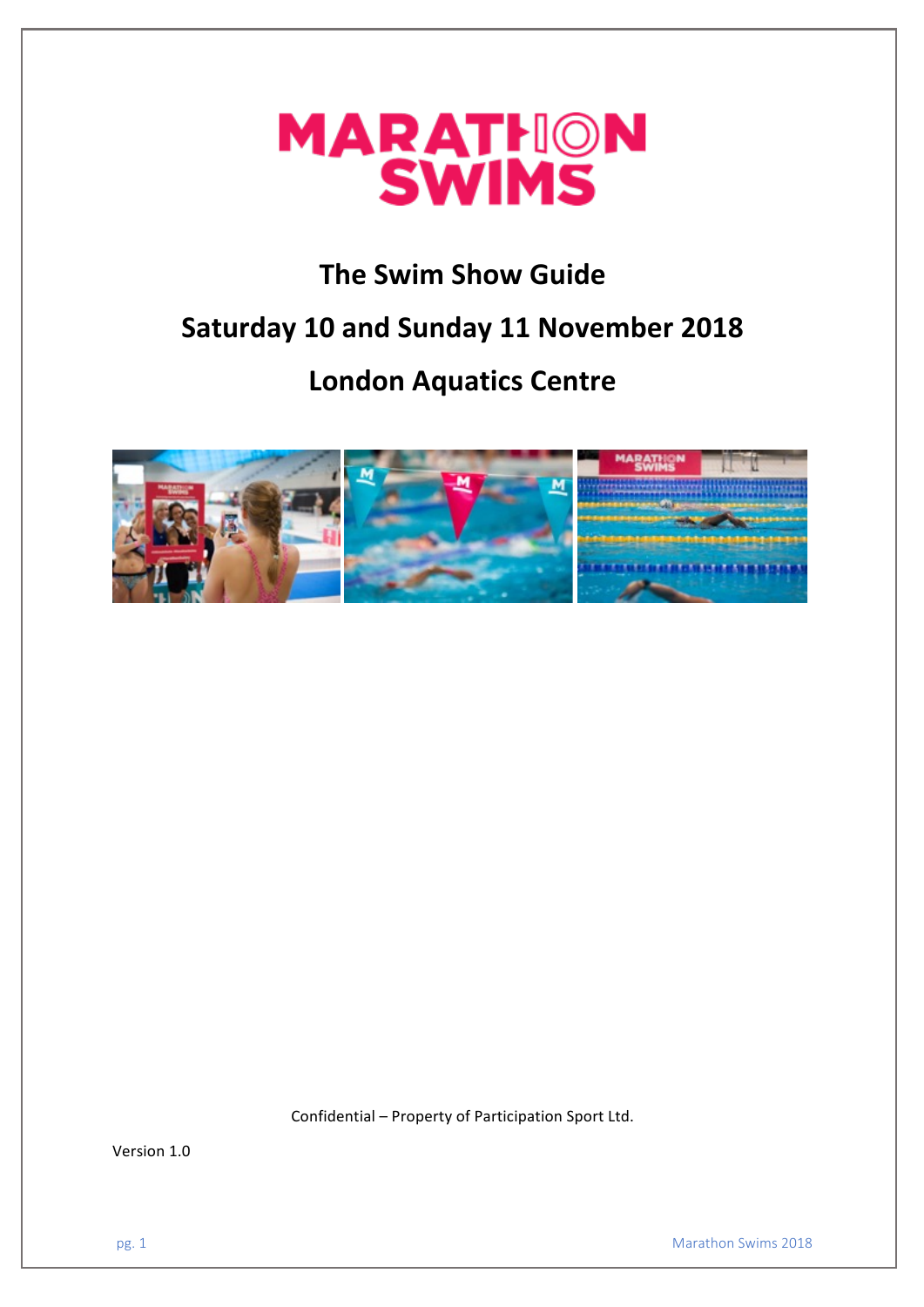

18 October 2018

Dear Swim Show exhibitor,

Thank you very much for agreeing to display at Marathon Swims 2018. Last year The Swim Show was a great addition to the event and we are hopeful of growing the show this year.

As an event, Marathon Swims 2017 was an incredible success. We sold out in our first year, delivered a fantastic event experience for our amazing participants and we were recognised for our excellence in delivery and innovation.

We were very proud to be shortlisted for two major industry awards: BT Sport Industry Awards (Event of the Year) and New Concept of the Year at the UK Active Awards.

Of course, we are aiming to exceed the levels of delivery achieved last year and you will play a major part in the continuing development of this exciting event.

Due to demand, we have increased the event to a two-day event and we have some exciting developments to include in this year's event.

I hope you enjoy reading this Swim Show Guide. Thank you again for your help and support and we all look forward to working with you 10/11 November.

Diccon Loy

Marathon Swims Founder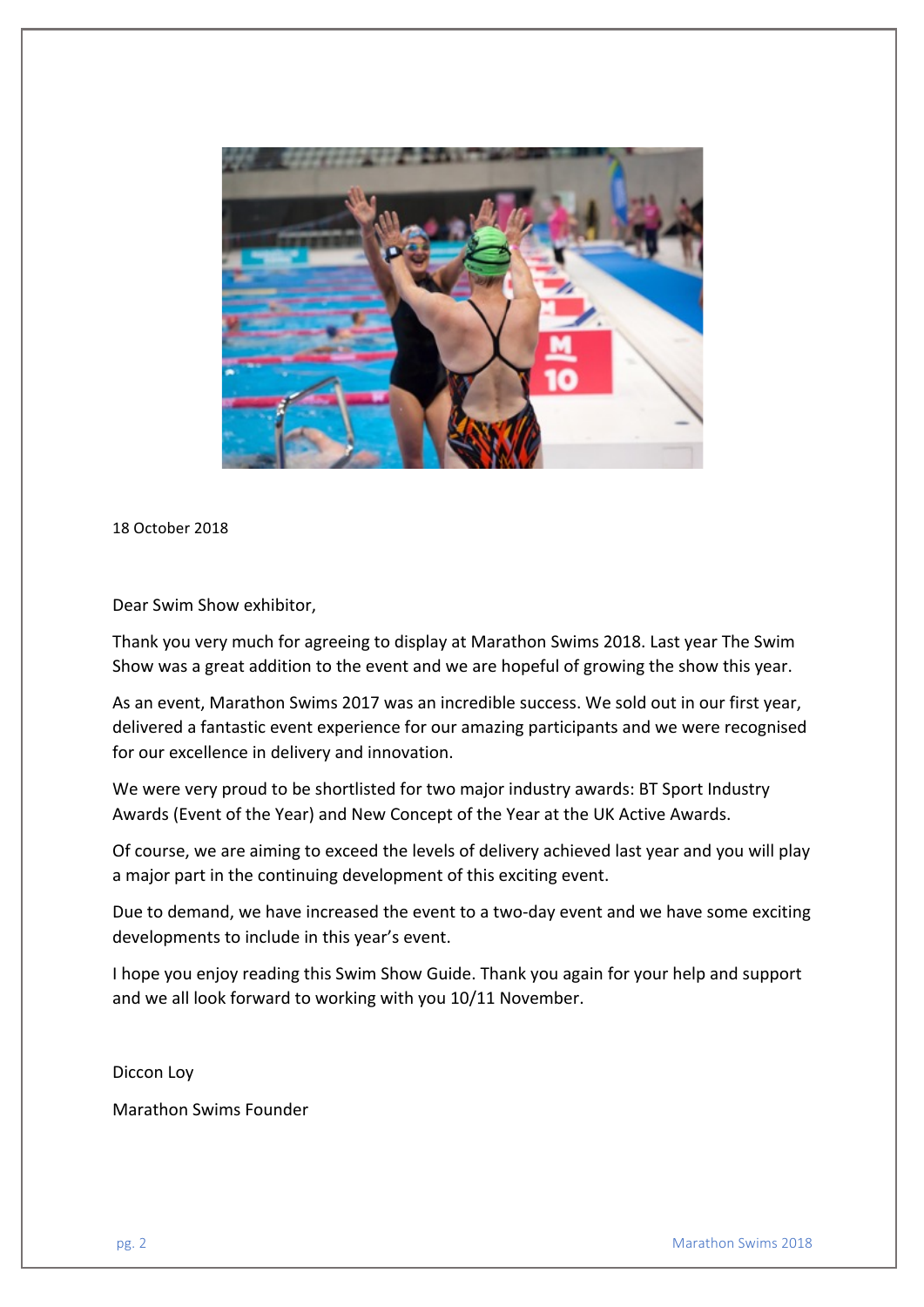# **INTRODUCTION AND EVENT OVERVIEW:**

| <b>EVENT:</b>        | www.MarathonSwims.com                                |
|----------------------|------------------------------------------------------|
| <b>SOCIAL MEDIA:</b> | <b>Twitter: @MarathonSwims</b>                       |
|                      | <b>Facebook:</b> Facebook.com/MarathonSwims          |
|                      | <b>Instagram: @MarathonSwims</b>                     |
|                      | Hashtags: #UltimateSwim #MarathonSwims               |
| <b>EVENT OWNER:</b>  | Participation Sport Ltd (www.participationsport.com) |
|                      |                                                      |

#### **KEY CONTACTS:**

| <b>Name</b> | Company /<br>Organisation  | <b>Position</b>   | Tel. Number | email                  |
|-------------|----------------------------|-------------------|-------------|------------------------|
| Diccon Loy  | Participation<br>Sport Ltd | Event<br>Director | 07974240762 | info@marathonswims.com |

| <b>EVENT:</b>                                                     | Saturday 10 and Sunday 11 November 2018                                                                                                                                              |  |  |
|-------------------------------------------------------------------|--------------------------------------------------------------------------------------------------------------------------------------------------------------------------------------|--|--|
| <b>KEY TIMINGS:</b>                                               | Friday: The centre is available for The Swim Show companies to drop off<br>equipment from 7.30pm but this must be approved first and at the direction<br>of the Marathon Swims team. |  |  |
|                                                                   | Saturday: Install start 6am, Venue open to public 7.45am, Event Start 9am,<br>Event ends 8.30pm                                                                                      |  |  |
|                                                                   | Sunday: Venue open to public 7.45am, Event Start 9am, Event ends 8.30pm,<br>De rig from 8.30pm                                                                                       |  |  |
| <b>VENUE:</b>                                                     | London Aquatics Centre, Queen Elizabeth Olympic Park, Stratford, E20 2ZQ                                                                                                             |  |  |
|                                                                   | Parking at the venue is £20 per day (if you use the ticket machines inside the<br>venue). Public transport is recommended.                                                           |  |  |
|                                                                   | Stratford is the nearest station and is served by National Rail, Eurostar<br>(Stratford International), London Overground, DLR, Central Line, Jubilee Line                           |  |  |
| THE SWIM SHOW:                                                    | The Swim Show takes place in the main event entrance of the London<br>Aquatics Centre and on the balcony overlooking the main competition pool                                       |  |  |
| <b>MARATHON SWIMS:</b>                                            | The Marathon Swims event takes place in the main competition pool (not<br>including diving pool)                                                                                     |  |  |
| Maximum no. of pax:                                               | 500 per day (1,000 in total)                                                                                                                                                         |  |  |
| <b>Maximum no. of spectators:</b><br>750 per day (1,500 in total) |                                                                                                                                                                                      |  |  |

Marathon Swims and The Swim Show are owned by Participation Sport Ltd. Marathon Swims is designed to be a global series of premium swimming events in the world's best swimming arenas.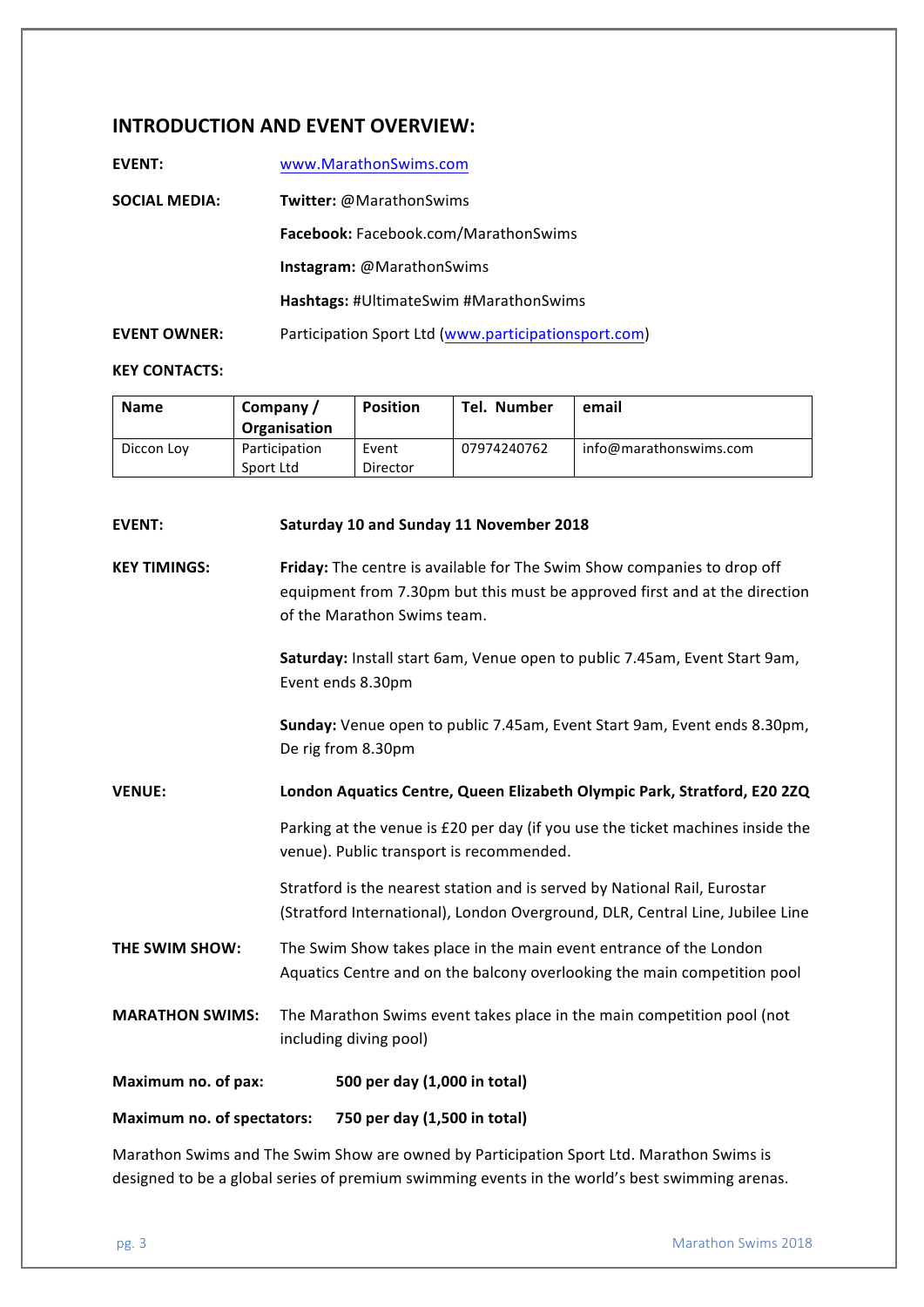The event has four different challenges:

- 1. Marathon 10k (individual)  $-10$  course loops of the pool
- 2. Half Marathon 5k (individual)  $-5$  course loops of the pool
- 3. 1k Challenge (individual)  $-1$  course loop of the pool
- 4. Marathon 10k (team of two) 10 course loops of the pool (between the two participants)

### **FORMAT: MARATHON SWIMS**

To see some footage of last year's event  $-$  please watch this short video: https://www.youtube.com/watch?v=cWHmQWsVEWw&t=2s

To see the format, please watch the You Tube link below: The format of the event is demonstrated in this 30 second animation: https://youtu.be/rU7duZqovqM



# **START TIMES:**

The likely start times (for both event days):

|       |                         |        |                    |                    | Number of | <b>Total bather</b> |
|-------|-------------------------|--------|--------------------|--------------------|-----------|---------------------|
| Time  | Challenge               | Speed  | <b>Start time</b>  | <b>Finish time</b> | pax       | load                |
| 09:00 | 1k Challenge            | Medium | 9.00am             | 9:30am             | 24        | 24                  |
| 09:30 | Marathon 10k            | Slow   | 9.30am             | 2:30pm             | 45        | 45                  |
| 09:45 | Half Marathon 5k        | Slow   | 9:45am             | 1.00 <sub>pm</sub> | 38        | 83                  |
| 11:30 | 1k Challenge            | Slow   | 11:30am            | 12:30am            | 24        | 107                 |
| 12:30 | Marathon 10k            | Medium | 12:30am            | 4:30pm             | 45        | 45                  |
| 12:30 | Marathon 10k Team       | Slow   | 12:30am            | 6:00pm             | 12        | 57                  |
| 12:30 | Marathon 10k Team       | Medium | 12:30am            | 4:30pm             | 12        | 69                  |
| 13:00 | Half Marathon 5k        | Medium | 1:00 <sub>pm</sub> | 3:00 <sub>DT</sub> | 38        | 107                 |
| 15:00 | 1k Challenge            | Fast   | 3:00 <sub>pm</sub> | 3:30pm             | 24        | 93                  |
| 15:30 | Marathon 10k Team       | Fast   | 3:30 <sub>pm</sub> | 7:00pm             | 12        | 81                  |
| 16:30 | Marathon 10k            | Fast   | 4:30pm             | 8:00 <sub>pm</sub> | 45        | 69                  |
| 18:00 | <b>Half Marathon 5k</b> | Fast   | 6:00pm             | 8:00pm             | 38        | 95                  |

### **BASIC EVENT TIMELINE:**

#### **Timeline Saturday 10 November 2018:**

- 05:45 Key Race Team meet outside venue
- 06.00 Venue opens. Set up begins
- 06:30 General Race Team arrival
- 07:30 Partners set up complete for The Swim Show
- 07:00 General Race Team briefing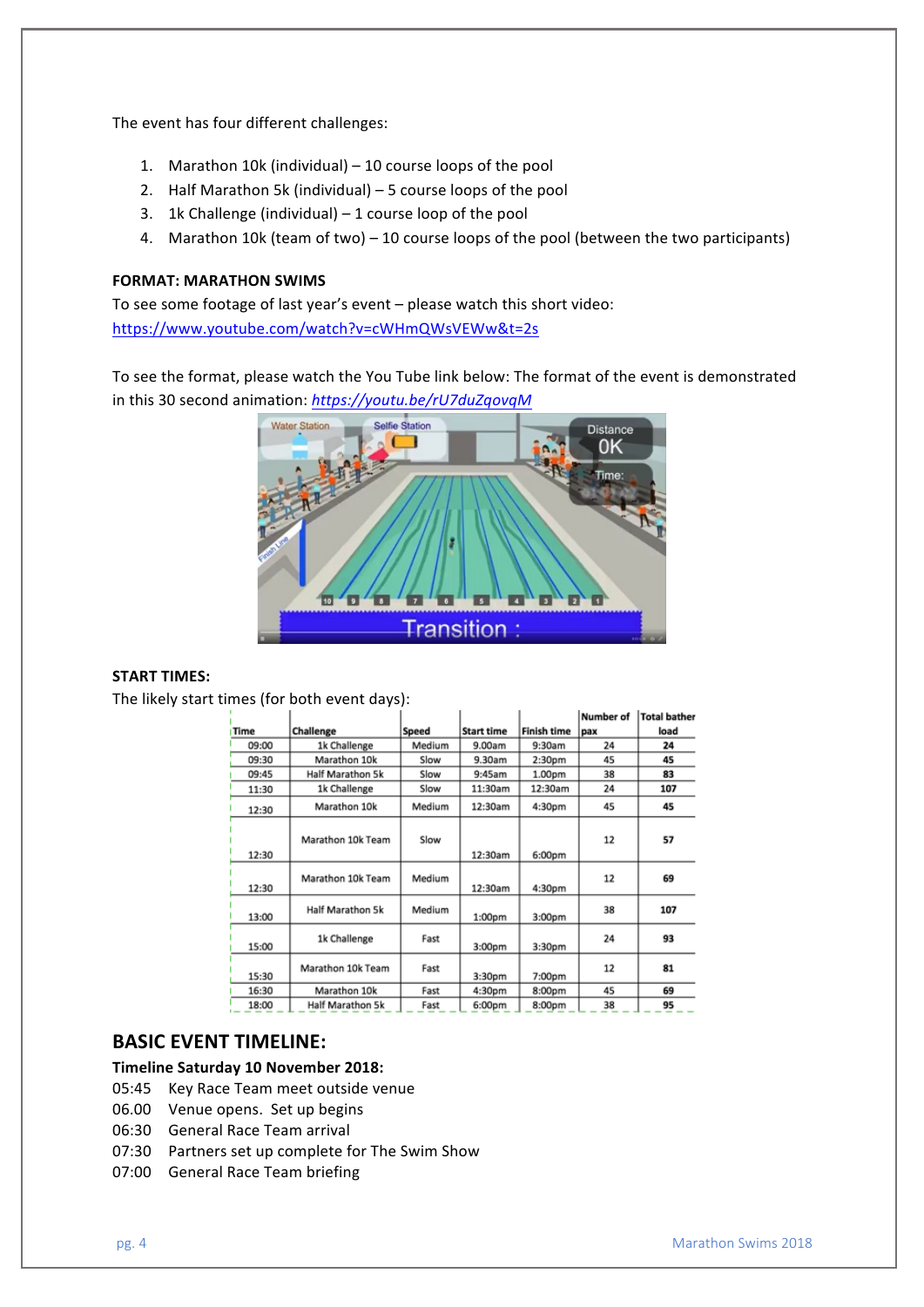- 07:15 All Race Team ready in position
- 07:45 Event opens to the public (Event Entrance)
- 08.00 Recommended time of first wave participants/spectators to arrive at registration
- 08:15 First Chaperone briefing begins
- 08:30 First poolside briefing of participants begins
- 09:00 Start of Wave 1 (1k Challenge Medium)
- 09:30 Start of Wave 2 (Marathon 10k slower)
- 09:45 Start of Wave 3 (Half Marathon 5k slower) Wave starts continue until 6pm
- 20:00 Final finisher expected
- 20:30 Event closed to public

# **CLIENT & STAKEHOLDER MANAGEMENT**

### **Sponsor Management:**

- GLL/Better are the Venue Partner for Marathon Swims 2018
- Cancer Research UK are an official Charity Partner of Marathon Swims 2018
- Swim Quest are the official swimming holiday provider for Marathon Swims 2018
- Swim for Tri are the official swim training provider for Marathon Swims 2018
- Outdoor Swimmer are the official swimming media partner for Marathon Swims 2018

#### **The Swim Show:**

Other brands may also be present on the day as part of a The Swim Show. The Swim Show will provide brands (Partners and non-Partners) the opportunity to connect with the Marathon Swims audience on race day. The Swim Show will be positioned on the main balcony overlooking the main competition pool and in the Events Entrance area.

All promotional material and displays will be the responsibility of the brands and supplied by themselves. All participating brands must comply with the rules of the venue and will have valid and up to date public liability insurance.

The brands involved in the Swim Show are likely to be:

- Cancer Research UK
- GLL/Better
- Deakin and Blue
- SwimQuest
- Sea Lanes Brighton
- Selkie Swim
- Ultimate Ear
- Swimovate
- Swim Secure
- Others tbc

#### **Participant Recruitment:**

The Marathon Swims event is SOLD OUT of Marathon 10k and Half Marathon 5k places. There are just a few Marathon 10k team (Sunday only) and 1k Challenge places remaining. As an exhibitor you have the opportunity to take part in the 1k Challenge. Places must be requested to info@marathonswims.com and all participants registered before 31 October 2018.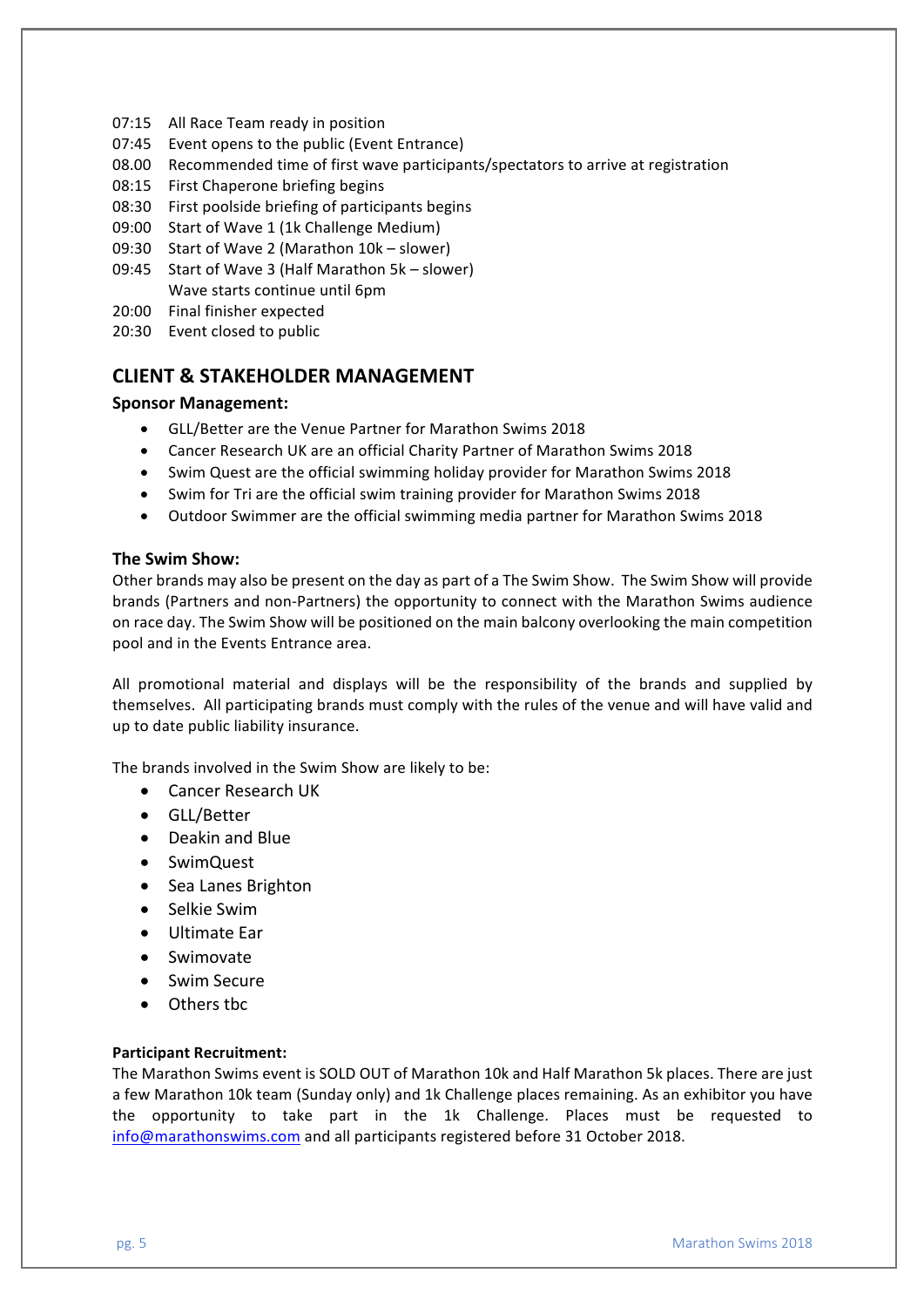#### **Spectators:**

Spectators will have the ability to access the designated seats to watch the event, or if they have pre-purchased places they may be able to gain Exclusive Poolside Access (£7.50)

Exclusive Poolside Access is a cordoned off area of poolside. Spectators in this area will be able to get close to the action and take photos of the event/their friends. Access to this area is only possible with a PINK Wristband. Spectators with poolside access can also access the designated spectator seating area.

#### **Merchandise:**

Marathon Swims merchandise is available for purchase on the day. Some participants and spectators have purchased merchandise as part of their entry. These goods will be packaged up with their tattoos and wristbands etc for collection on race day before their swim.

Participants and spectators can purchase Marathon Swims merchandise on the event day (subject to availability for the following prices:

 $T$  shirt - £15 Microfibre towel - £12 Beanie - £15 Swimcap - £6 Or a package of t shirt, beanie and swim cap for £29

The Swim Show exhibitors can purchase any individual Marathon Swims item at a 50% discount (not including the package)

#### **Marathon Swims course map:**